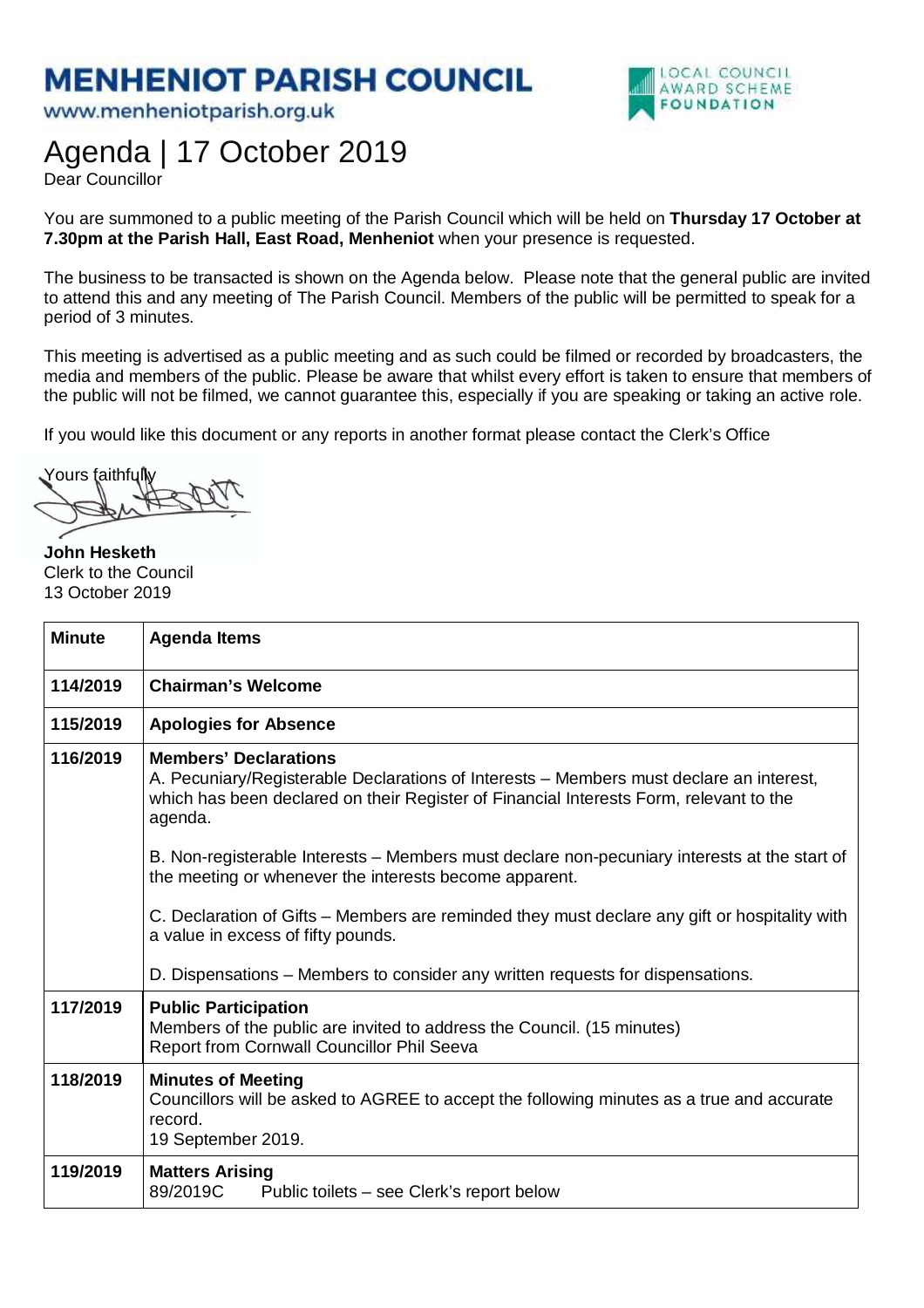| 120/2019 | <b>Correspondence received</b><br>A<br>B                                                                                                                                                                                                                                                                                      |                                                                                                                                                                                                                                                         | Letter from Menheniot School Association requesting a donation<br>Email from resident enquiring about the council's actions on the climate emergency |              |                  |  |  |
|----------|-------------------------------------------------------------------------------------------------------------------------------------------------------------------------------------------------------------------------------------------------------------------------------------------------------------------------------|---------------------------------------------------------------------------------------------------------------------------------------------------------------------------------------------------------------------------------------------------------|------------------------------------------------------------------------------------------------------------------------------------------------------|--------------|------------------|--|--|
| 121/2019 | <b>Planning Matters</b><br>To agree the parish council's response to Cornwall Council consultations on new<br>A<br>planning applications received before the agenda was finalised.                                                                                                                                            |                                                                                                                                                                                                                                                         |                                                                                                                                                      |              |                  |  |  |
|          | Ref: PA19/06926<br>Location: Premier Inn Haviland Road Liskeard Cornwall PL14 3FG<br>Proposal: Additional hotel accommodation in the form of an annexe block with alterations to<br>car park and associated works (including installation of air-conditioning plant compound) and<br>small reconfiguration of main hotel.     |                                                                                                                                                                                                                                                         |                                                                                                                                                      |              |                  |  |  |
|          | Ref: PA19/08054                                                                                                                                                                                                                                                                                                               | Location: Land West Of The Old Merrymeet Chapel Merrymeet Liskeard PL14 3LP<br>Proposal: Outline application for the construction of single dwelling and garage (and<br>continued use of land for stationing of mobile home during construction period) |                                                                                                                                                      |              |                  |  |  |
|          | Ref: PA19/08698<br>Location: Coldrenick<br>Proposal: Conversion of outbuildings to dwelling                                                                                                                                                                                                                                   |                                                                                                                                                                                                                                                         |                                                                                                                                                      |              |                  |  |  |
|          | NON MATERIAL AMENDMENT for information only<br>Ref: PA19/08279<br>Location: Land Pt OS 8581 Tresulgan Farm Liskeard Road Horningtops<br>Proposal: Non material amendment for en-suite and closet to bedroom 1, together with the<br>omission of the chimney (Application number PA17/03551 dated 7th June 2017 relates)       |                                                                                                                                                                                                                                                         |                                                                                                                                                      |              |                  |  |  |
|          | Any applications received by Cornwall Council by the time of the meeting. Information<br>B<br>only. None received.                                                                                                                                                                                                            |                                                                                                                                                                                                                                                         |                                                                                                                                                      |              |                  |  |  |
|          | Planning applications approved by Cornwall Council.<br>C<br>PA19/05335 APPROVED<br>Location: Scawns Lodge Menheniot Liskeard Cornwall PL14 3QP<br>Proposal: Construction of new storage barn on land within the property's curtilage<br>Planning applications refused by Cornwall Council or withdrawn by the applicant.<br>D |                                                                                                                                                                                                                                                         |                                                                                                                                                      |              |                  |  |  |
|          | Information only. None.                                                                                                                                                                                                                                                                                                       |                                                                                                                                                                                                                                                         |                                                                                                                                                      |              |                  |  |  |
| 122/2019 | <b>Financial Matters</b><br>Accounts for Payment - Schedule 2019/20 - Members are to consider the payment<br>A<br>schedule and agree payment.                                                                                                                                                                                 |                                                                                                                                                                                                                                                         |                                                                                                                                                      |              |                  |  |  |
|          | <b>Date</b>                                                                                                                                                                                                                                                                                                                   | Payee                                                                                                                                                                                                                                                   | <b>Description</b>                                                                                                                                   | CQ           | £                |  |  |
|          | 30/09/2019                                                                                                                                                                                                                                                                                                                    | <b>Menheniot Scouts</b>                                                                                                                                                                                                                                 | <b>Donation</b>                                                                                                                                      | 1912         | 100.00           |  |  |
|          | 30/09/2019                                                                                                                                                                                                                                                                                                                    | <b>St John Ambulance</b>                                                                                                                                                                                                                                | <b>Donation</b>                                                                                                                                      | 1913         | 75.00            |  |  |
|          | 17/10/2019                                                                                                                                                                                                                                                                                                                    | Rob Craig                                                                                                                                                                                                                                               | Ground maintenance                                                                                                                                   | 1914         | 490.00           |  |  |
|          | 17/10/2019                                                                                                                                                                                                                                                                                                                    | <b>SSE Enterprise</b>                                                                                                                                                                                                                                   | Street lighting maintenance                                                                                                                          | 1915         | 48.60            |  |  |
|          | 30/10/2019<br>03/10/2019                                                                                                                                                                                                                                                                                                      | John Hesketh<br><b>HMRC</b>                                                                                                                                                                                                                             | Salary<br><b>PAYE</b>                                                                                                                                | 1916<br>1917 | 945.14<br>174.40 |  |  |
|          |                                                                                                                                                                                                                                                                                                                               |                                                                                                                                                                                                                                                         |                                                                                                                                                      |              |                  |  |  |
|          | £<br>All cheque payments today<br>1,733.14                                                                                                                                                                                                                                                                                    |                                                                                                                                                                                                                                                         |                                                                                                                                                      |              |                  |  |  |
|          | B                                                                                                                                                                                                                                                                                                                             | Direct Bank Payment & Receipts. For information.                                                                                                                                                                                                        |                                                                                                                                                      |              |                  |  |  |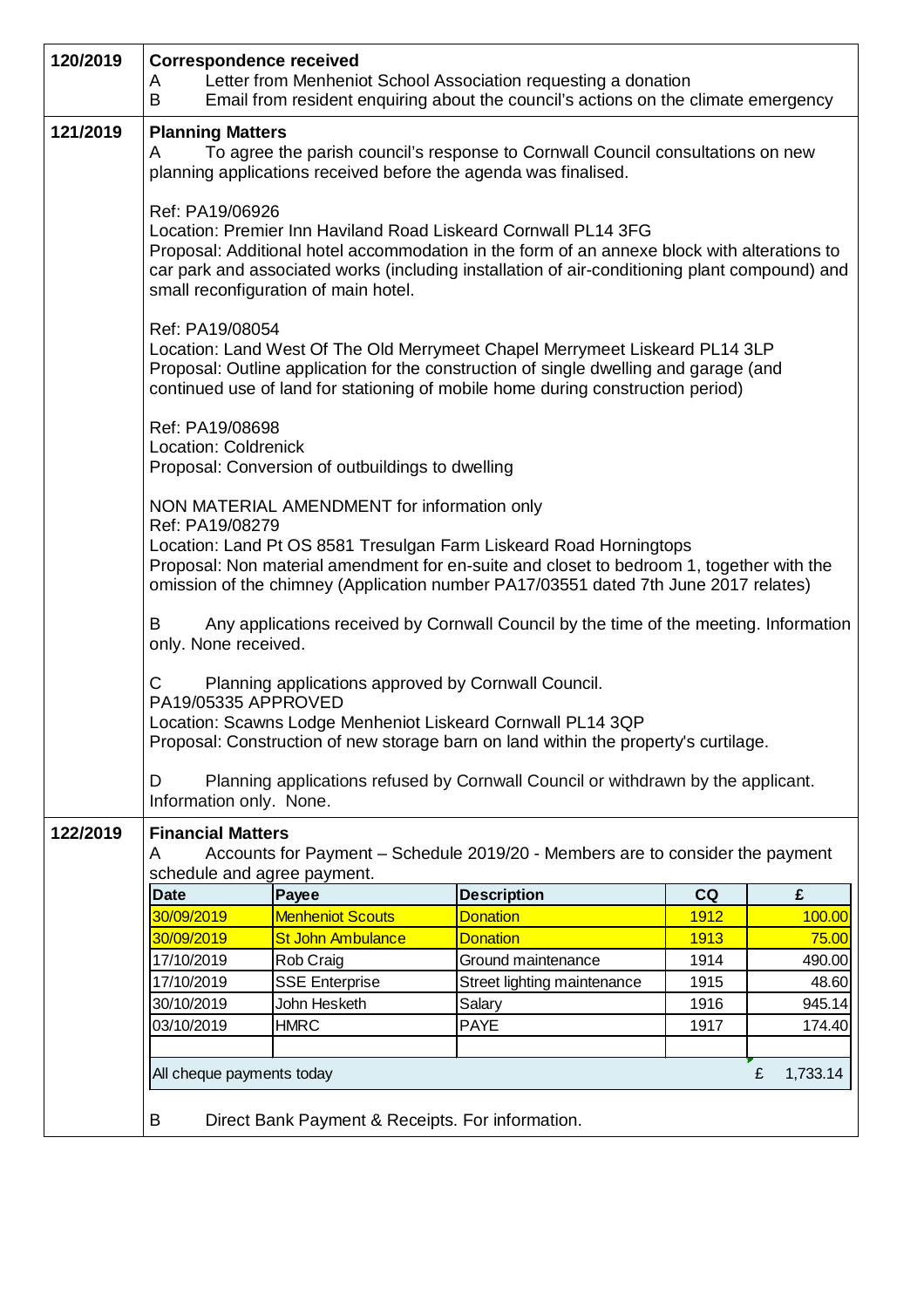|          | <b>Bank Payments Schedule including Debit Card</b>                                                                                                                                                                                                                                                                                                                                                                                                         |                                                                                                                                                           |                                                                                                                                                                                                                           |     |                |  |  |
|----------|------------------------------------------------------------------------------------------------------------------------------------------------------------------------------------------------------------------------------------------------------------------------------------------------------------------------------------------------------------------------------------------------------------------------------------------------------------|-----------------------------------------------------------------------------------------------------------------------------------------------------------|---------------------------------------------------------------------------------------------------------------------------------------------------------------------------------------------------------------------------|-----|----------------|--|--|
|          | <b>Date</b>                                                                                                                                                                                                                                                                                                                                                                                                                                                | Payee                                                                                                                                                     | <b>Description</b>                                                                                                                                                                                                        | Pay | £              |  |  |
|          | 11/09/2019                                                                                                                                                                                                                                                                                                                                                                                                                                                 | Cartridge Save                                                                                                                                            | <b>PPSA</b>                                                                                                                                                                                                               | DC  | 28.46          |  |  |
|          |                                                                                                                                                                                                                                                                                                                                                                                                                                                            |                                                                                                                                                           |                                                                                                                                                                                                                           |     |                |  |  |
|          |                                                                                                                                                                                                                                                                                                                                                                                                                                                            |                                                                                                                                                           |                                                                                                                                                                                                                           |     | £<br>28.46     |  |  |
|          |                                                                                                                                                                                                                                                                                                                                                                                                                                                            |                                                                                                                                                           |                                                                                                                                                                                                                           |     |                |  |  |
|          | <b>Bank Receipts Schedule</b>                                                                                                                                                                                                                                                                                                                                                                                                                              |                                                                                                                                                           |                                                                                                                                                                                                                           |     |                |  |  |
|          | <b>Date</b>                                                                                                                                                                                                                                                                                                                                                                                                                                                | Payer                                                                                                                                                     | <b>Description</b>                                                                                                                                                                                                        |     | £              |  |  |
|          | 09/09/2019                                                                                                                                                                                                                                                                                                                                                                                                                                                 | Lloyds Bank                                                                                                                                               | Interest                                                                                                                                                                                                                  |     | 1.03           |  |  |
|          | 09/09/2019                                                                                                                                                                                                                                                                                                                                                                                                                                                 | <b>Cornwall Council</b>                                                                                                                                   | Precept & CTS                                                                                                                                                                                                             |     | 10432.67       |  |  |
|          | 16/09/2019                                                                                                                                                                                                                                                                                                                                                                                                                                                 | <b>HMRC</b>                                                                                                                                               | VAT refund                                                                                                                                                                                                                |     | 1017.12        |  |  |
|          | 25/09/2019                                                                                                                                                                                                                                                                                                                                                                                                                                                 | Parish Plan Group                                                                                                                                         | Donation                                                                                                                                                                                                                  |     | 171.45         |  |  |
|          |                                                                                                                                                                                                                                                                                                                                                                                                                                                            | 30/09/2019 Cornwall Council                                                                                                                               | Interest                                                                                                                                                                                                                  |     | 40.71          |  |  |
|          | All bank receipts this period                                                                                                                                                                                                                                                                                                                                                                                                                              |                                                                                                                                                           |                                                                                                                                                                                                                           |     | 11,662.98<br>£ |  |  |
|          | С<br><b>Bank Reconciliation.</b><br>This report may be viewed on the council's website<br>D<br>A councillor will be invited to review bank payments from the previous month<br>Quarter 2 Outturn July-September 2019<br>Ε<br>This report may be viewed on the council's website                                                                                                                                                                            |                                                                                                                                                           |                                                                                                                                                                                                                           |     |                |  |  |
| 123/2019 | <b>Councillors' Reports</b><br>Topical items that may be raised by councillors not requiring formal decision.                                                                                                                                                                                                                                                                                                                                              |                                                                                                                                                           |                                                                                                                                                                                                                           |     |                |  |  |
| 124/2019 | <b>Chair's Agenda Items</b><br>Neighbourhood Development Plan. Progress report.<br>A<br><b>Community Governance Review</b><br>B<br>Progress report on rescheduled public consultation<br>С<br>Refurbishment of public toilets East Road<br>Progress report on refurbishment and recruitment of cleaner.<br>Resignations from the parish council<br>D<br>Chair will update councillors on recent resignations and the election process now taking<br>place. |                                                                                                                                                           |                                                                                                                                                                                                                           |     |                |  |  |
| 125/2019 | <b>Clerk's Report</b><br>A<br>for April 2020<br>B<br>C                                                                                                                                                                                                                                                                                                                                                                                                     | Procurement of Ground Maintenance 2020<br>This report may be viewed on the council's website<br>Speed Indicator Equipment<br>Maintenance of village green | Councillors will be asked to agree the process for the new maintenance contract scheduled<br>Progress report on discussions with Police and Cornwall Council<br>Progress report on applications to manage the raised beds |     |                |  |  |
| 126/2019 | <b>Diary Dates</b><br>A<br>School.                                                                                                                                                                                                                                                                                                                                                                                                                         | November 2019, commencing at 7.30pm.                                                                                                                      | The next Council Meeting is to be held at The Old School, Menheniot on Thursday 21<br>The next Neighbourhood Plan meeting will be held at 7pm on 14 November 2019 at The Old                                              |     |                |  |  |